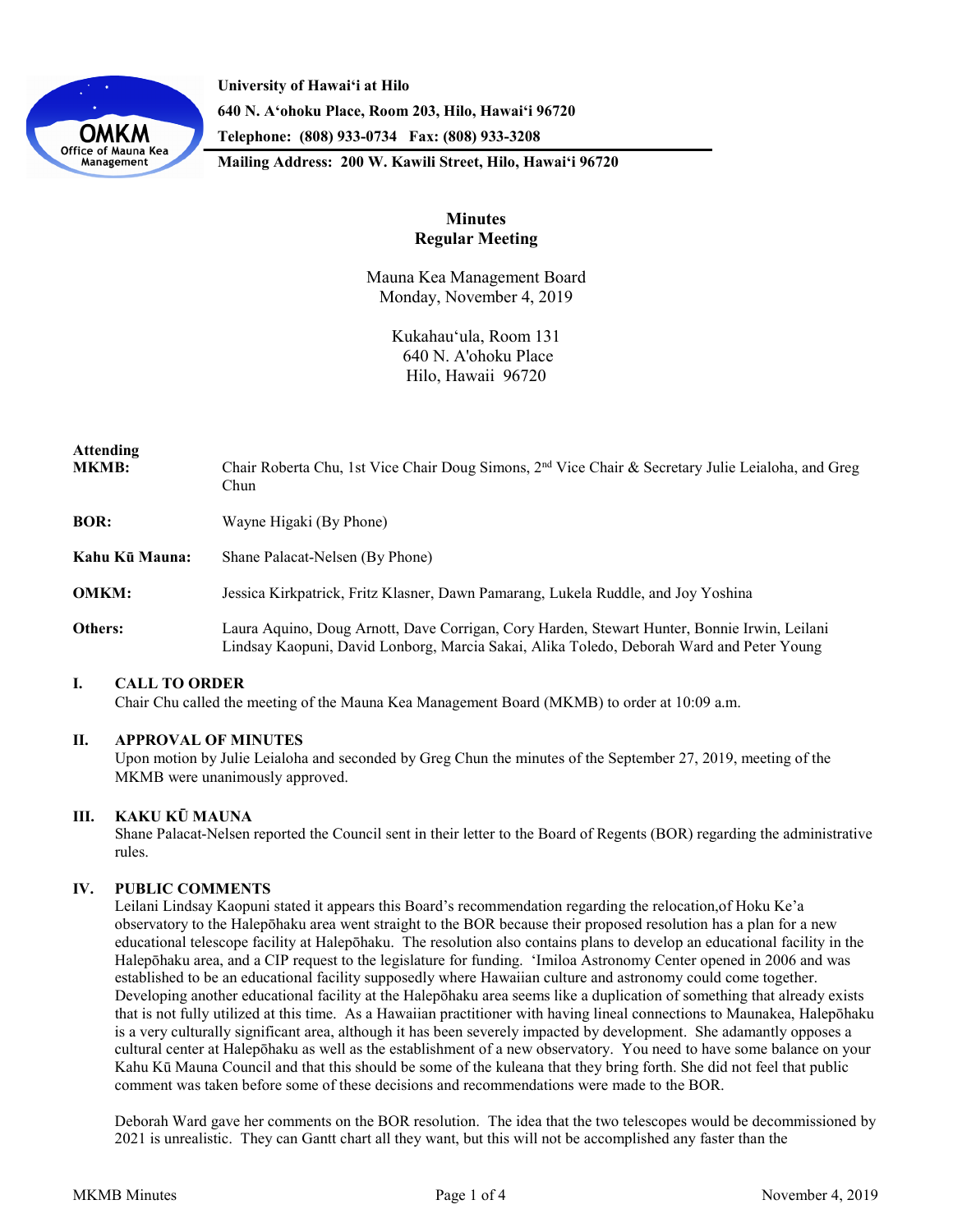environmental impact statement and review process allows. While it is desirable to have the only student teaching telescope available, it would not need to be removed at all if the Governor would alter his proposed Maunakea 10-point plan. People from Oahu do not understand the nature of what is going on here and they make decisions for us that have no real value. The removal of the only student teaching telescope just because it is owned by the University is short-sighted and painful to those of us who think that the University's mission is teaching and not building more telescopes.

'Imiloa's task will require a tremendous amount of work especially with a deadline of August 2020. There is an educational center that will educate visitors and it is called 'Imiloa. There is no need for another cultural center on Maunakea. A reorganizing and restructuring plan should include more right holders and not stakeholders. The idea that the University would pursue a partnership with an appropriate agency or organization whose primary beneficiary is the Native Hawaiian community would not actually be a benefit to the Native Hawaiian community at all. There is a need to reduce the number of commercial shuttles and tourists to the mountain, and provide shuttles for visitors who do not have four wheel drives, and also require that all University of Hawai'i employees also take the shuttles. This would reduce the amount of risk of bringing unanticipated invasive species up to the mountain.

Cory Harden shared her concerns on the BOR resolution. Caltech's decommissioning is the first decommissioning on Maunakea. We need to get this right so this should not be rushed through. This will set a precedent for decommissioning in the future. Hoku Keʻa should be used as the educational telescope and the community should be involved in choosing the site. The 2024 date is not a realistic date for decommissioning the United Kingdom Infrared Telescope. Observatories should pitch in and help fund educational programs. No educational center should be built. The untouched mauna, with people who know her and sharing their wisdom with others, surpasses any human-built center. The reorganization and restricting plan is worthwhile, but the resolution should be clear about who will prepare the plan, and the community should be involved. It is good to see new ideas for management on the table, but any new management entity should meet anywhere else beside the Institute for Astronomy as it gives the appearance of favoring the observatories over the natural and cultural resources.

Peter Young stated his comments are only relevant to items 1 and 2 of the resolution. He realizes it is a resolution from the Regents. Caltech has submitted testimony asking that the date be changed to December 31, 2021 and not April 30, 2021. This project still needs to go through the formal permitting process.

### **V. AGENDA ITEMS**

#### A. **Response to the University of Hawaiʻi Board of Regent's Resolution 19-03**

Chair Chu stated this Board was not consulted when this resolution was formed. Many of the public comments stated are comments that this Board agrees to. At this point we are trying to figure out what kind of comments to send to the BOR. We want to be able to summit comments and testimony and in order to do that we need to vote as a Board to approve such comments and testimony.

Mr. Palacat-Nelsen stated the Council submitted testimony regarding Resolution 19-03 and is not supporting the resolution. One of the biggest issues is that the Council was not consulted either and the parties involved in the process on Hawai'i Island were not consulted as well. The Council took a strong position opposing almost the entire resolution. They felt that the BOR should not have rushed with the resolution.

Doug Simons stated the Maunakea Observatories submitted their testimony. Their overarching concern aligns well with everybody's concern with the resolution which is the lack of consultation here on the Big Island. The observatories are specifically concerned about dates stated for decommissioning of facilities that were not confirmed with those actually responsible for doing the work. The biggest concern is the apparent lack of any coupling between the removal of five telescopes and the advancement of the Thirty-Meter Telescope (TMT). The five telescopes that are required to be removed from the mountain through a decommissioning process were explicitly put in the TMT permit as a mitigation measure. If TMT does not move forward, there is a lot of concern over removal of those five telescopes. An explicit statement in the resolution on tying the five telescopes to TMT going forward would certainly help alleviate worries about an expectation being sent to the community. Our position is if TMT does not go forward we fall back to the sub plan for decommissioning in the CMP, which calls for the removal of three telescopes. The observatories would also like to see a process that is set in place collaboratively with the community to figure out how to do that and which telescopes are involved.

Dr. Simons added he is concerned procedurally on the idea of declaring decommissioning of telescopes prior to notice of intent approval by this Board. This has him puzzled as to what this Board's function is if we have already received a directive from the University. He does not understand how the declaration of removing telescopes bypasses the function on this Board's involvement in that decision as representatives of the community. Are we being overruled in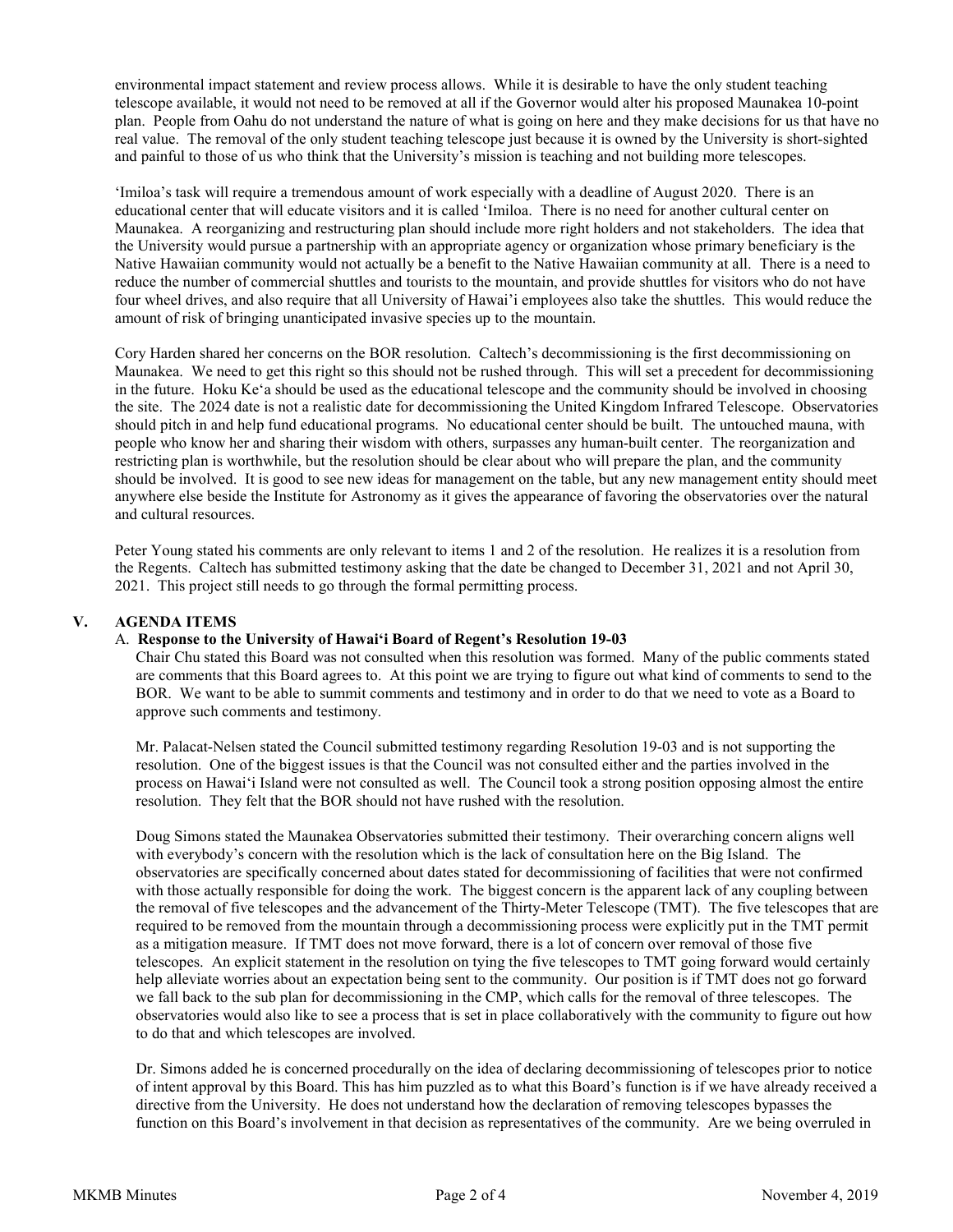a sense by the BOR pre-approving these decommissioning steps without going through this Board and the process which starts with a notice of intent?

Chair Chu had the same question. Unfortunately the resolution was put together without understanding the process that was established. The MKMB was created by the BOR in 2000 as part of the University's Mauna Kea Science Reserve Master Plan. The 2000 management plan was officially approved by the Regents and serves as the University's development and governance plan for management of the Mauna Kea Science Reserve. Through the Master Plan, the BOR committed to a community-based management structure whose members are approved by the BOR in public meetings. The MKMB serves as a community advisory board to the University on matters relating to management and development on Maunakea. The 2000 Master Plan references a requirement for community-based management of Maunakea. This recognition of home rule was a reason for the establishment of Kahu Kū Mauna, the Office of Maunakea Management, and the Maunakea Management Board. At the time of its development, community members made it very clear to the University that the Hawaiian concept of kuleana was very important to stewardship of the mauna. The development of this resolution without consultation of the MKMB, Kahu Kū Mauna, and numerous other on-island stakeholders and individuals is inconsistent with the commitment by the BOR to the principle of community-based management. This will be articulated in our comments to the BOR on Wednesday.

The other question is regarding the issue of the new educational telescope. There is no firm commitment on the part of the BOR other than to submit legislation to get the legislature to fund the building of this educational telescope. It was clear at our last Board meeting that we did not approve the notice of intent to decommission Hoku Ke'a until there was strong commitment and funding set aside to replace the educational telescope.

On the matter of restructuring and changing the management of the mauna, this Board felt strongly that it needs to be community-based and cannot be made up of primarily Oahu people. It is clear that there has been a lot of additional issues, unintended as they may be, but consequences that have not helped the situation.

Julie Leialoha commented she can understand why the BOR moved forward the way they did, but feels that if it is accepted as written it will cause a lot of complications. The other issue is the fact that the resolution overrides the Decommissioning Plan with no mention of the TMT being built, or not being built. The comments we intend to put forth are not in agreement with the resolution. Ms. Leialoha has an issue with the fact that the BOR meeting is being held on Wednesday to take action on this resolution only after learning of this less than a week ago.

Dr. Simons added the Mauna Kea Observatories are requesting that the BOR defer consideration of approval on Wednesday to allow the community and observatories more time to have input.

Greg Chun had a question for Dr. Simons on the issue of the resolution somehow bypassing the notice of intent process and asked if he would feel the same way if the clauses in the resolution were specifically tied to TMT since those conditions were part of the permit.

Dr. Simons thought there is a certain violation of the process in general with TMT going forward because it is now legally required to remove the five telescopes. We have some latitude in the sense of starting that process off through the notice of intent. In general, there is a lack of sequencing, whether required by the permit or this resolution, in our function on the Board. At this point, it is just built in.

Chair Chu stated the options for this Board are to defer voting on the resolution and to keep the Maunakea Governance Permitted Interaction Group (MIG) intact to hear all the comments and information before they resubmit or modify the resolution. The other option we have is to recommend amendments to the resolution. She was not sure how everyone felt about that because to do so, they would have to put it all together in one day.

Mr. Palacat-Nelsen stated Kahu Kū Mauna decided not to because 1) time constraints and 2) almost 90% of the entire resolution went against everything that was set up and approved by the BOR in 2000. The Council felt that the BOR decided to fast track this process without even notifying the Office or MKMB or any of the entities or the public. The Council unanimously strongly opposed the resolution. It was just a downright irresponsible move on the BOR's part.

Ms. Leialoha felt the Board should request for deferral and have the MIG stay intact until they make changes to the resolution as requested by the entities and re-visit it at another BOR meeting.

Dr. Simons agreed with Ms. Leialoha. He added even if we try and cram together something in 24 hours it still does not feel like a consultation process. If they really want to do this, they need to get it right. He does not feel they can